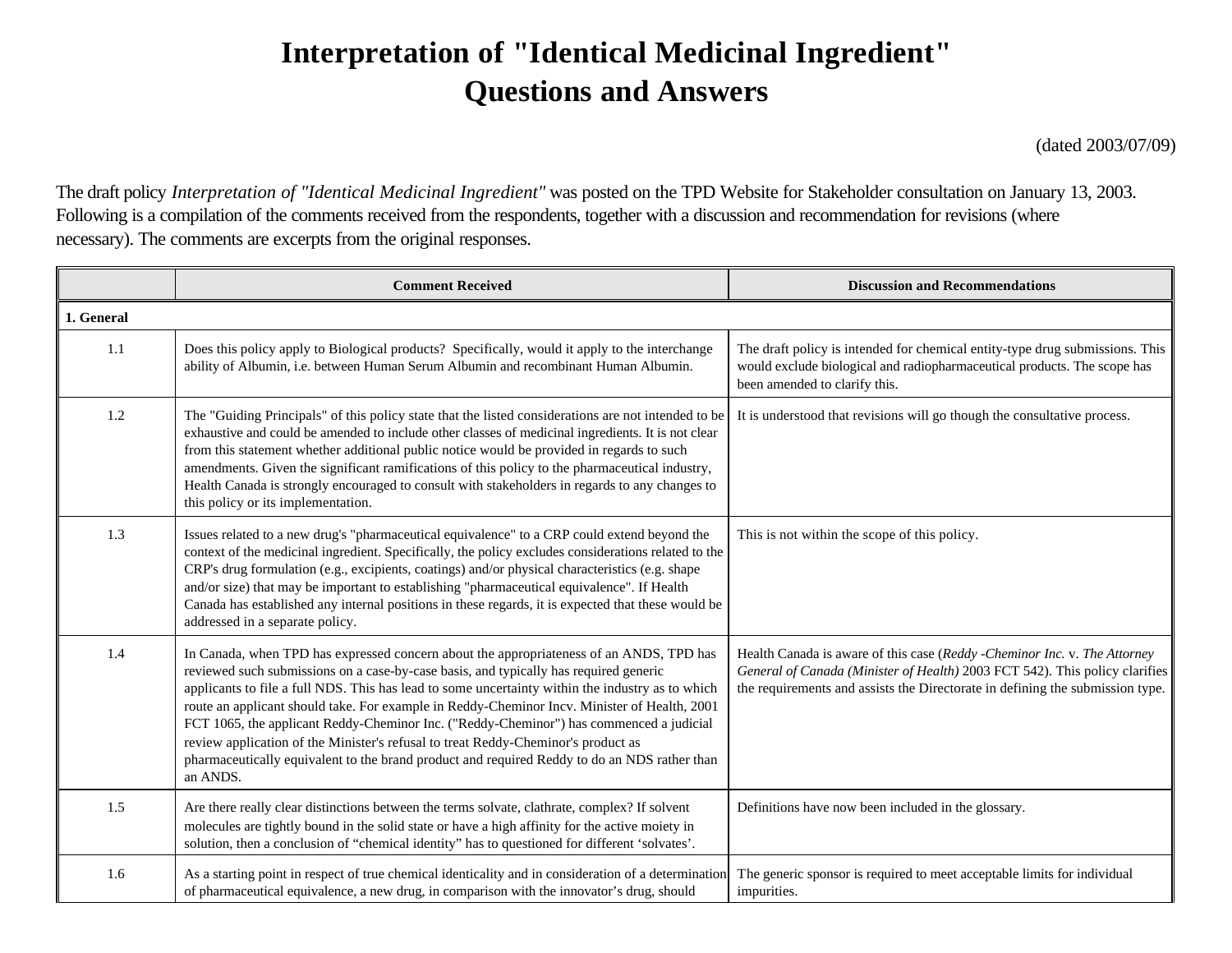|     | <b>Comment Received</b>                                                                                                                                                                                                                                                                                                                                                                                                                                                                                                                                                                                                                                                                                                                                                                                                                                                                                                                                                                                                      | <b>Discussion and Recommendations</b>                                                                                                                                                                                                                                                                                                                                          |
|-----|------------------------------------------------------------------------------------------------------------------------------------------------------------------------------------------------------------------------------------------------------------------------------------------------------------------------------------------------------------------------------------------------------------------------------------------------------------------------------------------------------------------------------------------------------------------------------------------------------------------------------------------------------------------------------------------------------------------------------------------------------------------------------------------------------------------------------------------------------------------------------------------------------------------------------------------------------------------------------------------------------------------------------|--------------------------------------------------------------------------------------------------------------------------------------------------------------------------------------------------------------------------------------------------------------------------------------------------------------------------------------------------------------------------------|
|     | contain identical amounts of identical medicinal ingredients throughout its approved shelf-life<br>and within each commercial lot marketed.  The impurity profile of both drugs should also be<br>'equivalent' prior to identifying an active ingredient as being identical. The same holds true for<br>stability profiles.                                                                                                                                                                                                                                                                                                                                                                                                                                                                                                                                                                                                                                                                                                  | Where relevant, stability studies are required to show the form of the drug<br>substance is acceptable throughout the shelf life. Any change in polymorphic<br>form is of concern and is addressed on a case by case basis.                                                                                                                                                    |
|     | 2. Polymorphic and Pseudopolymorphic Forms (e.g. Hydrates, Solvates) of the Drug Substance                                                                                                                                                                                                                                                                                                                                                                                                                                                                                                                                                                                                                                                                                                                                                                                                                                                                                                                                   |                                                                                                                                                                                                                                                                                                                                                                                |
| 2.1 | FDA scientists have reviewed the available literature respecting different polymorphs of a drug<br>substance and have found that "it is scientifically concluded that differences in polymorphic<br>compositions of drug substances in generic drug products and reference listed drugs are not<br>directly relevant in the determination of drug substance sameness in ANDAs." (L.X. Yu et al.<br>Scientific Considerations of Pharmaceutical Solid Polymorphism in ANDAs, April 2003,<br>Pharmaceutical Research).  Different polymorphic forms in crystalline or anhydrous state and<br>different solvates may have different solubility and dissolution rates that can impact on<br>bioavailability and stability. However, the tests required to obtain approval of an ANDS will<br>demonstrate any unacceptable differences.                                                                                                                                                                                           | This further supports Health Canada's position. The reference noted by the<br>respondent includes a detailed discussion on the relevance of polymorphism,<br>including solvates, hydrates and anhydrous forms, on determining the<br>"sameness" of the drug substances in ANDAs.                                                                                               |
| 2.2 | These differences in [solid state] properties may affect the ability of the medicinal ingredient to<br>be formulated into an effective dosage form. These differences in properties typically do not<br>result in significant differences in respect of bioavailability of the solid state forms.  However,<br>the literature has recognized that the differences in physical properties in comparing one solid<br>state form to another may be more significant. The leading text entitled Pharmaceutical Dosage<br>Forms (2nd Ed., Marcel Dekker, New York and Basel)  In some cases, these differences in<br>properties between different solid state forms can lead to differences in bioavailability.  In light<br>of the potential differences in the safety and effectiveness profiles of different solid state forms,<br>it is important that Health Canada maintain its requirements for appropriate in vivo and/or in<br>vitro testing to confirm the safety and effectiveness of a subsequent entry drug product. | Health Canada draws attention to the guiding principles of the policy.<br>As stated in the policy, Health Canada will continue to require supporting in-<br>vivo and/or in-vitro studies to demonstrate the equivalence of the drug<br>products. This would provide evidence that differences in<br>pseudopolymorphic form would not be expected to effect safety or efficacy. |
| 2.3 | In such cases where the active moiety is not physically and chemically identical, bioequivalence<br>studies alone may not reflect the full impact changes to chemical constituents may have on the<br>living organism.  Accordingly, it is recommended that wording be added to the Draft Policy<br>under Guiding Principles that takes this into account. It should simply state:<br>"Where the formulation within which the 'identical medicinal ingredient' is to be produced is not<br>chemically and physically identical to the first entry product, the consequences of such<br>differences shall be addressed by appropriate in vivo and/or in vitro studies."                                                                                                                                                                                                                                                                                                                                                       |                                                                                                                                                                                                                                                                                                                                                                                |
| 2.4 | It is important to keep in mind that bioavailability can vary with solid state form. As a result, it<br>will remain important that the TPD continue to require appropriate in vivo and in vitro testing to<br>ensure that there are no significant differences in the safety and efficacy profiles of drug<br>products containing different solid state forms of a medicinal ingredient.                                                                                                                                                                                                                                                                                                                                                                                                                                                                                                                                                                                                                                     |                                                                                                                                                                                                                                                                                                                                                                                |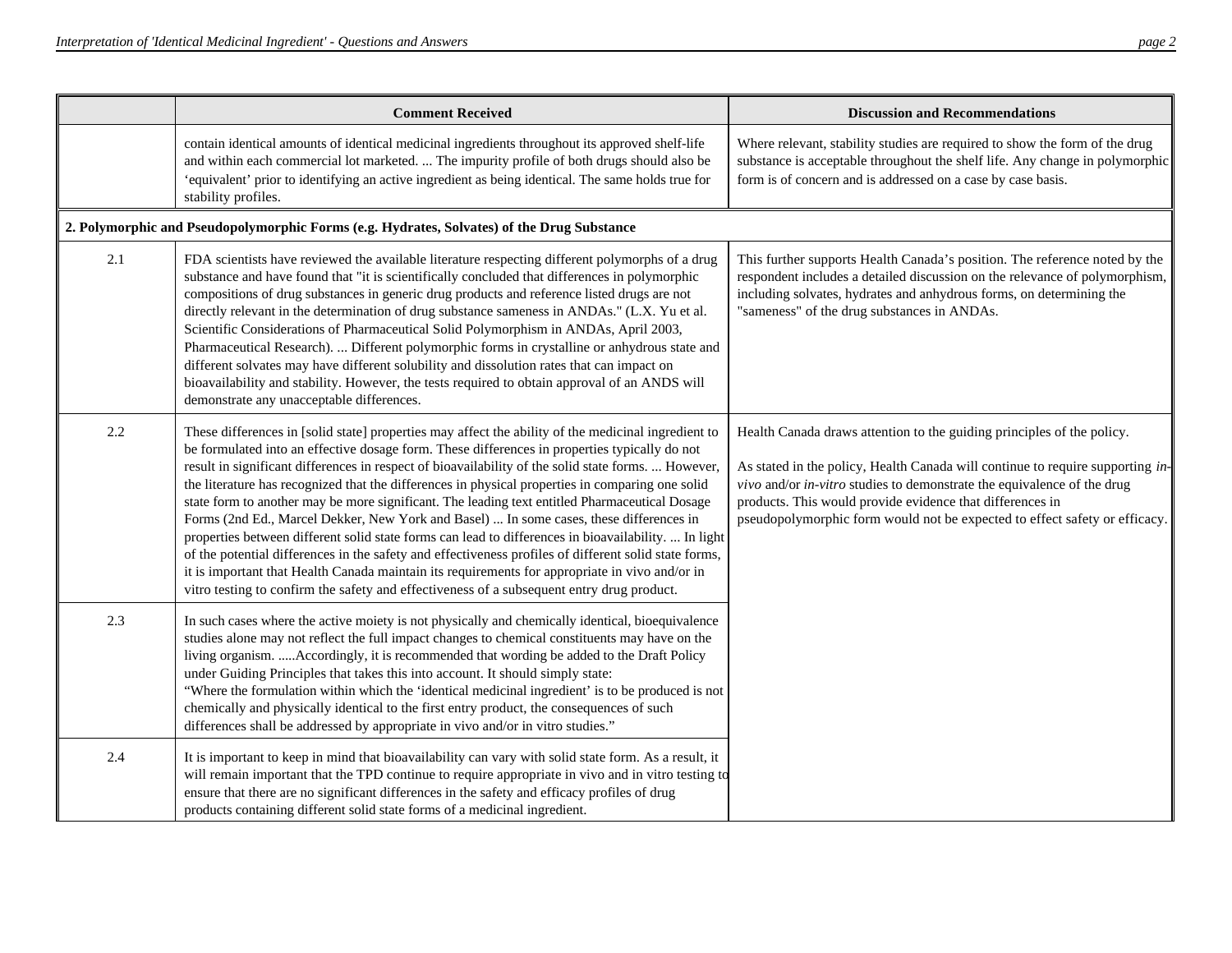|     | <b>Comment Received</b>                                                                                                                                                                                                                                                                                                                                                                                                                                                                                                                                                                                                                                                                                                                                                                                                                                                                                                                                                                                                                                                            | <b>Discussion and Recommendations</b>                                                                                              |
|-----|------------------------------------------------------------------------------------------------------------------------------------------------------------------------------------------------------------------------------------------------------------------------------------------------------------------------------------------------------------------------------------------------------------------------------------------------------------------------------------------------------------------------------------------------------------------------------------------------------------------------------------------------------------------------------------------------------------------------------------------------------------------------------------------------------------------------------------------------------------------------------------------------------------------------------------------------------------------------------------------------------------------------------------------------------------------------------------|------------------------------------------------------------------------------------------------------------------------------------|
| 2.5 | Different physical forms may have different properties inducing different hygroscopicity, drying<br>characteristics, density, flowability, filterability, ease of handling, mechanical properties, stability<br>(chemical and physical), solubility, crystallinity, ease of preparation, purity, greater yields, and<br>unique spectra and diffraction patterns. These different properties are due to the different<br>arrangements of molecules in the solid state and are discussed in the document attached.<br>Accordingly, in its interpretation of the expression "identical medicinal ingredient" the<br>Directorate should not apply it for different physical forms of the same drug. Stated differently,<br>it is incorrect to classify different physical forms as pharmaceutically equivalent or identical<br>medicinal ingredients.  Based on the arguments presented in the attached document and the<br>published literature, different physical forms are not pharmaceutically equivalent, and to define<br>them as identical medicinal ingredients is incorrect. |                                                                                                                                    |
| 2.6 | "(a) Anhydrous and the various hydrated forms of the same medicinal ingredient would<br>generally be considered identical." <respondent name=""> agrees that it is correct to state that the<br/>principle is 'general'. It makes the most sense to take a case-by-case approach in respect of<br/>different hydrates, i.e., this principle cannot be applied universally. In order to fully reflect this, i<br/>is suggested that the following statement be added, i.e. Results of appropriate studies of the<br/>product should be available.</respondent>                                                                                                                                                                                                                                                                                                                                                                                                                                                                                                                      |                                                                                                                                    |
| 2.7 | In the draft policy, Heath Canada is suggesting that hydrates and solvates be considered identical<br>medicinal ingredients and therefore pharmaceutically equivalents. If the new policy is to be<br>implemented, it will be very important for Health Canada to ensure that the requirements of in<br>vitro and in vivo testing remain to address concerns of differences in physical properties of<br>medicinal ingredients.                                                                                                                                                                                                                                                                                                                                                                                                                                                                                                                                                                                                                                                    |                                                                                                                                    |
| 2.8 | However, where the medicinal ingredient is not exactly the same in every respect [physically<br>and chemically identical], careful consideration needs to be made with respect to non-medicinal<br>ingredients and the impact they have on the medicinal ingredient form which is being sought to<br>replace the medicinal ingredient in the original product. This consideration appears to be<br>addressed by the Directorate when it provides that "any concern arising from these differences<br>in physical properties is generally addressed by appropriate in vivo and / or in vitro studies",<br>however, this comment is directed to the physical properties of the active moiety and, with<br>respect, does not appear to take into consideration the physical environment in which the active<br>moiety is situated.                                                                                                                                                                                                                                                    | In-vivo and in-vitro studies are on the formulated product, and would take<br>into account the effect of the proposed formulation. |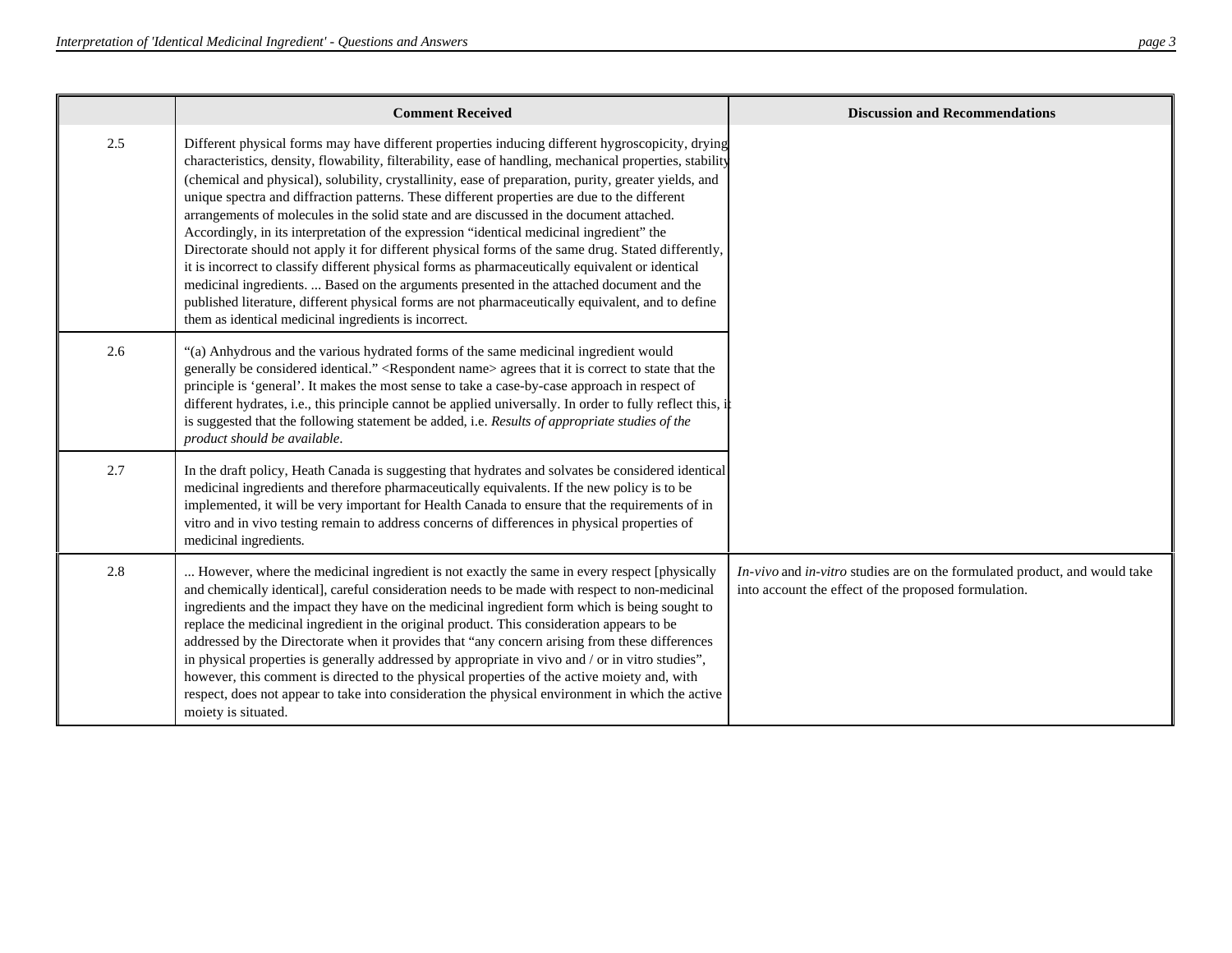|      | <b>Comment Received</b>                                                                                                                                                                                                                                                                                                                                                                                                                                                                                                                                                                                                                                                                                                                                                                                                                                                                                                                                                                | <b>Discussion and Recommendations</b>                                                                                                                                                                                                                                                                                                       |
|------|----------------------------------------------------------------------------------------------------------------------------------------------------------------------------------------------------------------------------------------------------------------------------------------------------------------------------------------------------------------------------------------------------------------------------------------------------------------------------------------------------------------------------------------------------------------------------------------------------------------------------------------------------------------------------------------------------------------------------------------------------------------------------------------------------------------------------------------------------------------------------------------------------------------------------------------------------------------------------------------|---------------------------------------------------------------------------------------------------------------------------------------------------------------------------------------------------------------------------------------------------------------------------------------------------------------------------------------------|
| 2.9  | The ICH Q6A Guideline defines polymorphismas including "solvation or hydration products (also<br>known as pseudopolymorphs)". Health Canada's Draft Guidance also emphasizes this statement:<br>"Polymorphism can also include solvation or hydration products (also<br>known as pseudopolymorphs)."<br>Therefore, solvates of medicinal ingredients are considered polymorphs, the same pure<br>substance with a different physical property. Polymorphs, in the strictest sense, "are different<br>crystalline forms of the same pure substance" (Ref: David J.W. Grant. Theory and Origin of<br>Polymorphism. In H.G. Brittain (eds.). Polymorphism in Pharmaceutical Solids. Marcel<br>Dekker, 1999.) and are therefore identical. It follows that since the <i>draft policy</i> addresses the<br>term 'identical' in the context of chemical properties then the reference to solvated forms of<br>medicinal ingredients in guiding principle (b) may not be considered relevant. | The respondent appears to be in agreement with the policy.<br>This policy provides clarification of the term "identical medicinal ingredient".<br>Also the guiding principles in the policy have been amended to describe<br>"forms of the same active moieties" rather than "forms of the same medicinal<br>ingredient."                   |
| 2.10 | On the basis of the draft policy, TPD is suggesting to change its interpretation of "identical<br>medicinal ingredients" such that anhydrous and various hydrated forms of a compound, as well<br>as unsolvated and various solvated forms of a compound, which previously were held to be<br>different medicinal ingredients, would be considered the same medicinal ingredient.                                                                                                                                                                                                                                                                                                                                                                                                                                                                                                                                                                                                      | In the past, Health Canada has considered different hydrated forms to be<br>identical. This policy clarifies our position on pseudopolymorphs.                                                                                                                                                                                              |
| 2.11 | We are in agreement with point (a) of the Guiding Principles (lines $54 \& 55$ ) which states that<br>"Anhydrous and the varied hydrated forms of the same medicinal ingredient would generally be<br>considered identical."                                                                                                                                                                                                                                                                                                                                                                                                                                                                                                                                                                                                                                                                                                                                                           | This is in agreement with the policy.                                                                                                                                                                                                                                                                                                       |
| 2.12 | We are in agreement in principle with point (b) of the Guiding Principles (lines 57 - 59) which<br>states that "Unsolvated and the various solvated forms of the same medicinal ingredient would<br>generally be considered identical, provided the solvate content is within acceptable levels".                                                                                                                                                                                                                                                                                                                                                                                                                                                                                                                                                                                                                                                                                      |                                                                                                                                                                                                                                                                                                                                             |
| 2.13 | <respondent name=""> agrees with the draft policy that unsolvated and various solvated forms of<br/>the same medicinal ingredient would generally be considered identical provided the solvate<br/>concentration is within acceptable levels.</respondent>                                                                                                                                                                                                                                                                                                                                                                                                                                                                                                                                                                                                                                                                                                                             |                                                                                                                                                                                                                                                                                                                                             |
| 2.14 | In addition, if a compendial standard (e.g. USP) recognizes a particular hydrated or solvated<br>form of medicinal ingredient, other forms should not be considered identical.                                                                                                                                                                                                                                                                                                                                                                                                                                                                                                                                                                                                                                                                                                                                                                                                         | The drug substance must comply with compendial standards for purity and<br>potency according to Section C.01.011(4) of the Regulations. However, there<br>is no requirement to claim a compendial standard if it exists. The sponsor<br>would not be able to claim a compendial standard if that compendia<br>recognized a particular form. |
| 2.15 | <respondent name=""> agrees with the draft policy that anhydrous and the various hydrated forms<br/>of the same medicinal ingredient should be considered identical.  We trust that where the draft<br/>policy refers to anhydrous forms, that anhydrate forms are also included. Anhydrous means no<br/>significant amounts of water in the compound (neither loosely bound nor bound within the<br/>crystal lattice) whereas anhydrate means no water bound within the crystal lattice but there could<br/>be significant levels (e.g. in the order of <math>0.1\%</math> to 2%) of water loosely associated with the solid<br/>compound.</respondent>                                                                                                                                                                                                                                                                                                                               | Definitions have now been included in the glossary. The policy has been<br>revised to specify anhydrates and anhydrous forms.                                                                                                                                                                                                               |
| 2.16 | <respondent name=""> proposes that hydrates and solvates not be treated separately, and instead<br/>proposes the following wording for the policy: unsolvated forms (including anhydrous forms)</respondent>                                                                                                                                                                                                                                                                                                                                                                                                                                                                                                                                                                                                                                                                                                                                                                           | These sections have been treated separately to provide further clarity on our<br>position for hydrates and solvates.                                                                                                                                                                                                                        |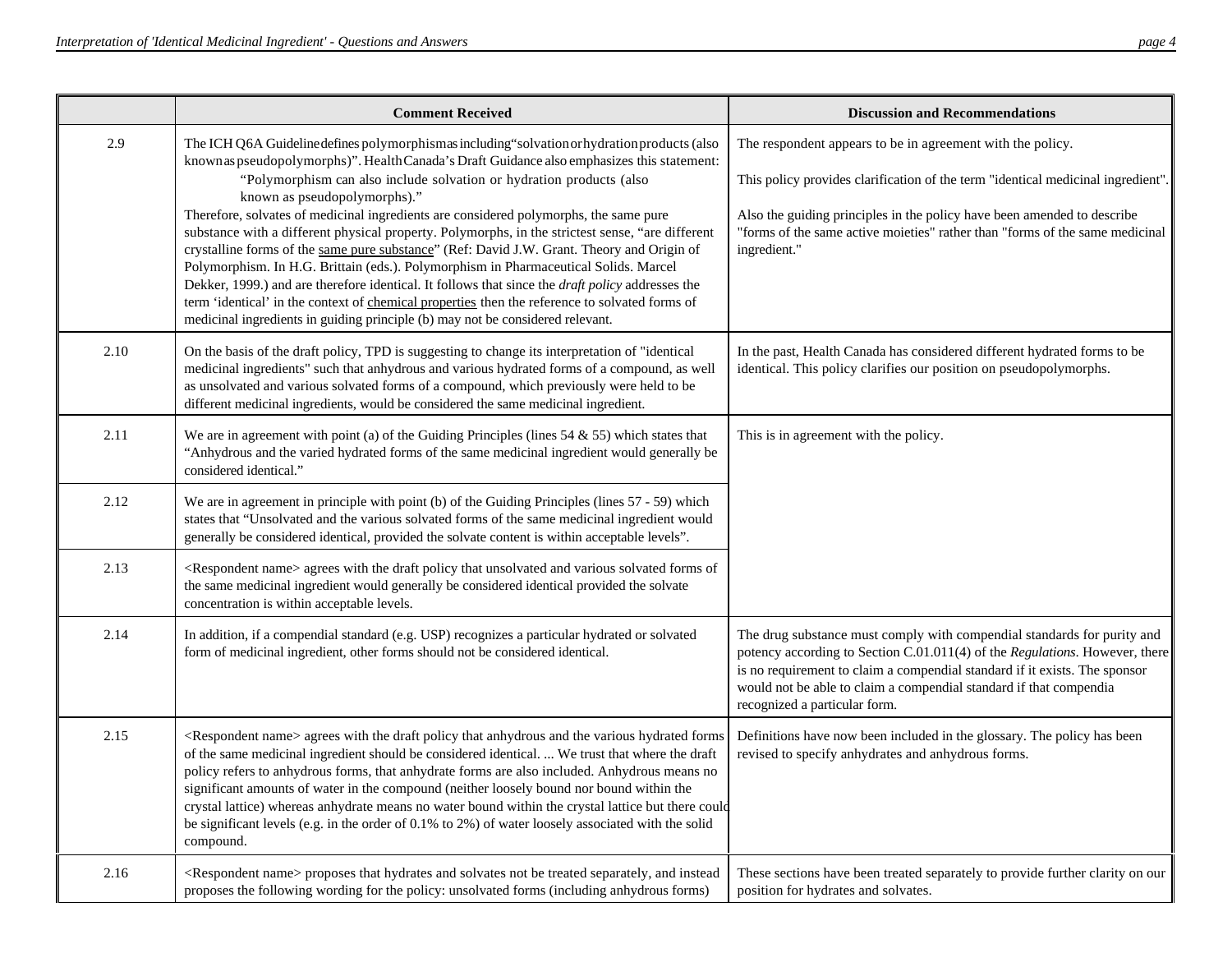|                                 | <b>Comment Received</b>                                                                                                                                                                                                                                                                                                                                                                                                                                                    | <b>Discussion and Recommendations</b>                                                                                                                                                                  |
|---------------------------------|----------------------------------------------------------------------------------------------------------------------------------------------------------------------------------------------------------------------------------------------------------------------------------------------------------------------------------------------------------------------------------------------------------------------------------------------------------------------------|--------------------------------------------------------------------------------------------------------------------------------------------------------------------------------------------------------|
|                                 | and various solvated forms (including hydrates) of the same medicinal ingredient would<br>generally be considered identical, provided the solvate content is within acceptable levels.<br>"Acceptable levels" of solvate concentration would be either within levels of that solvent already<br>allowed in an approved drug product, or within the ICH guidelines for allowable daily intake of<br>that solvent.                                                           |                                                                                                                                                                                                        |
| 2.17                            | The A/NDS was rejected and not evaluated, based on the decision that Q1 (qualitative<br>identicality) was not met.  Under the current draft policy, would not the new solvate be<br>acceptable?                                                                                                                                                                                                                                                                            | The new solvate would be considered identical, however as the toxicity of the<br>solvate was not known, safety data would have to be provided under this<br>policy to demonstrate an acceptable level. |
| 2.18                            | Similar to differences in physical properties, if the manufacturer can meaningfully demonstrated<br>that a particular hydrated/solvated form of medicinal ingredient would impact the safety and/or<br>efficacy profile of a CRP, the policy should indicate that other forms would not be considered<br>identical.                                                                                                                                                        | A published, scientifically demonstrated difference in safety and/or efficacy<br>for a pseudopolymorphic form of a drug substance would be taken into<br>consideration at time of review.              |
| 3. Acceptable Levels of Solvate |                                                                                                                                                                                                                                                                                                                                                                                                                                                                            |                                                                                                                                                                                                        |
| 3.1                             | Further clarification is required pertaining to what would be considered acceptable levels of the<br>solvate content. The ICH Q3C guideline states that it does not apply to solvates. In addition the<br>solvate levels are usually at levels exceeding those in the Q3C guideline.  It is evident that the<br>ICH Q3C guideline is not suitable for solvates.  A specific guideline for specifications of<br>solvate content should be developed.                        | The policy has been revised to include reference to ICH Q3C and further<br>guidance as to qualification.                                                                                               |
| 3.2                             | With respect to solvates, it is important to note that organic solvents bound in the crystal<br>structure of the solvates may be toxic even in relatively low concentrations. As such, it is critical<br>that the levels of bound solvent comply with the F&DRs in respect of impurities and solvent<br>levels,                                                                                                                                                            |                                                                                                                                                                                                        |
| 3.3                             | The key element here is what is meant by "acceptable levels".                                                                                                                                                                                                                                                                                                                                                                                                              |                                                                                                                                                                                                        |
| 3.4                             | Under point (b), Section 4: It is not clear what criteria will be used to determine whether the<br>solvate content is acceptable.                                                                                                                                                                                                                                                                                                                                          |                                                                                                                                                                                                        |
| 3.5                             | Taking into account our comments above, <respondent name=""> also agrees with the second<br/>element suggested in the Draft Policy as a guiding principle, namely:<br/>"(b) Unsolvated and the various solvated forms of the same medicinal ingredient would<br/>generally be considered identical, provided the solvate content is within acceptable levels."<br/>However, as noted above, for clarity the expression "acceptable levels" should be defined.</respondent> |                                                                                                                                                                                                        |
| 3.6                             | Subject to the discussion in 1), the term "within acceptable levels" requires further elaboration.<br>We propose that further clarification of the term "within acceptable levels" be provided by<br>TPD in order for the sponsor to meet the requirements of this <i>draft policy</i> and submit that limits<br>as low as those permitted by ICH Q3C guideline would be unreasonable.                                                                                     |                                                                                                                                                                                                        |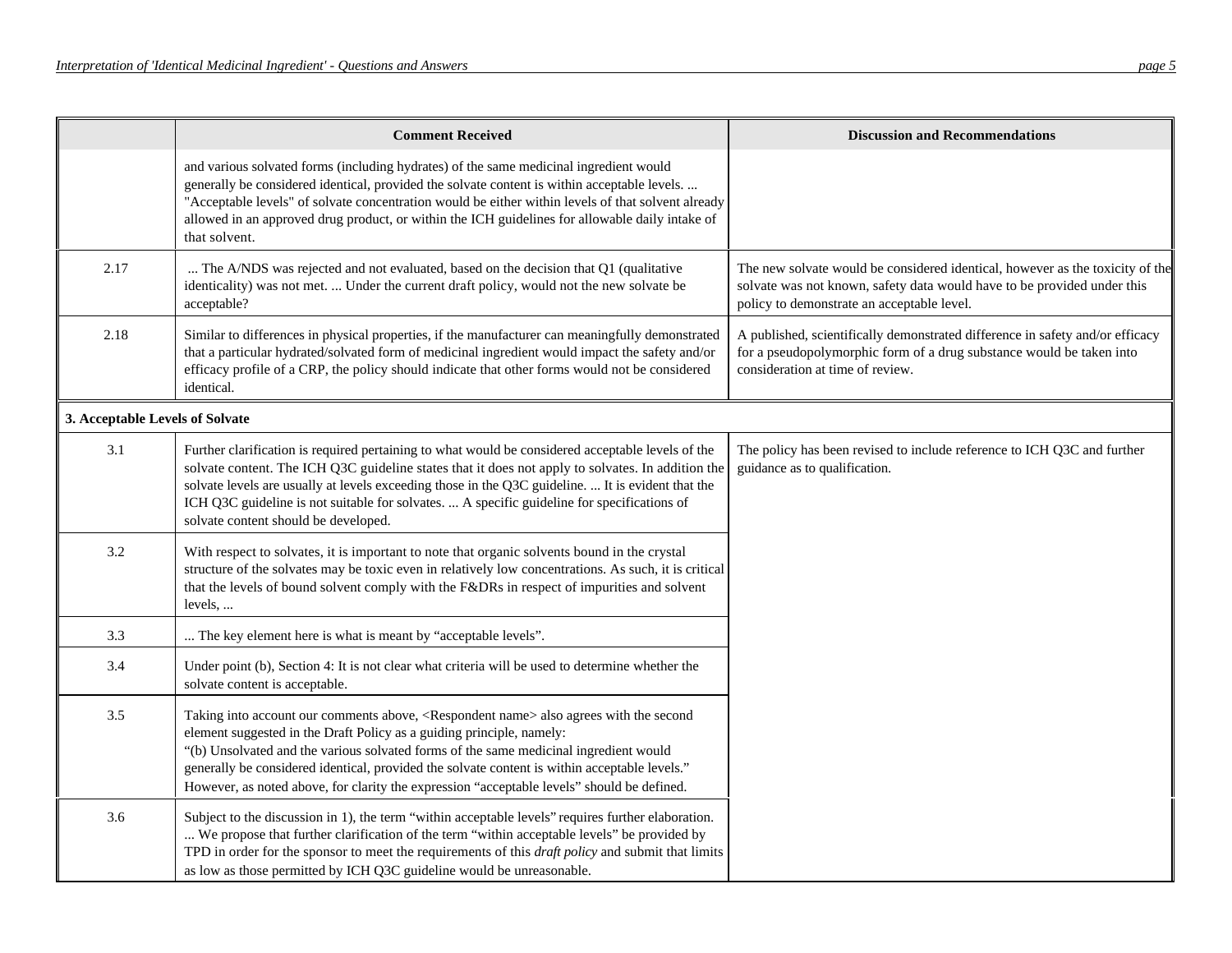|          | <b>Comment Received</b>                                                                                                                                                                                                                                                                                                                                                                                                                                                                                                                                                                                                                                                                                                                                                                                                                                                                                                | <b>Discussion and Recommendations</b>                                                                                                                                                                                                                                                                                                                                                                                                                                                                                                                                                      |
|----------|------------------------------------------------------------------------------------------------------------------------------------------------------------------------------------------------------------------------------------------------------------------------------------------------------------------------------------------------------------------------------------------------------------------------------------------------------------------------------------------------------------------------------------------------------------------------------------------------------------------------------------------------------------------------------------------------------------------------------------------------------------------------------------------------------------------------------------------------------------------------------------------------------------------------|--------------------------------------------------------------------------------------------------------------------------------------------------------------------------------------------------------------------------------------------------------------------------------------------------------------------------------------------------------------------------------------------------------------------------------------------------------------------------------------------------------------------------------------------------------------------------------------------|
|          | 4. Different Salts, Complexes or Esters of the Drug Substance:                                                                                                                                                                                                                                                                                                                                                                                                                                                                                                                                                                                                                                                                                                                                                                                                                                                         |                                                                                                                                                                                                                                                                                                                                                                                                                                                                                                                                                                                            |
| 4.1      | It is agreed that different complexes, esters, or salts of the same active moiety should be<br>considered as non-identical.                                                                                                                                                                                                                                                                                                                                                                                                                                                                                                                                                                                                                                                                                                                                                                                            | This is in agreement with the policy.                                                                                                                                                                                                                                                                                                                                                                                                                                                                                                                                                      |
| 4.2      | <respondent name=""> is also in agreement that the third category represents an area of non-<br/>identical medicinal ingredient, namely:<br/>"(c) Different complexes, esters, or salts of the same active moiety are considered non-<br/>identical."</respondent>                                                                                                                                                                                                                                                                                                                                                                                                                                                                                                                                                                                                                                                     |                                                                                                                                                                                                                                                                                                                                                                                                                                                                                                                                                                                            |
| 4.3      | We do not agree with point (c) of the Guiding Principle (lines 61 & 62) which states that<br>"Different complexes, esters, or salts of the same active moiety are considered non-identical". It<br>would appear that the issue should revolve around whether they are the same active moiety.<br>Species such as salts, where there is no covalent bond, and which dissociate into the active<br>moiety should be considered identical. Esters on the other hand, require a breaking of a bond<br>and would not be considered identical. Complexes, if dissociable into the active moiety, like salts<br>should also be classed as identical.  It is noted that the European Community is in agreement<br>that salts of a medicinal ingredient are considered the same. The following is an excerpt from the<br>Official Journal of the European Communities - Commission Regulation (EC) No. 847/2000 -<br>Article 3. | The European policy mentioned refers to the requirement for therapeutic<br>alternatives. However, the Food and Drug Regulations only includes<br>provision for declaring pharmaceutical equivalence.                                                                                                                                                                                                                                                                                                                                                                                       |
| 4.4      | We disagree with guiding principle (c) of the <i>draft policy</i> :<br>"Different complexes, esters, or salts of the same active moiety are considered non-identical"<br>We propose that the determination of identicality of different complexes, esters or salts of<br>medicinal ingredients be considered on a case-by-case basis. The results of the in vivo study will<br>determine if the two drug products are bioequivalent and mute the discussion of identicality<br>between the two medicinal ingredients.                                                                                                                                                                                                                                                                                                                                                                                                  | Health Canada's position is discussed individually for complexes, esters and<br>salts in the following sections.                                                                                                                                                                                                                                                                                                                                                                                                                                                                           |
| 5. Salts |                                                                                                                                                                                                                                                                                                                                                                                                                                                                                                                                                                                                                                                                                                                                                                                                                                                                                                                        |                                                                                                                                                                                                                                                                                                                                                                                                                                                                                                                                                                                            |
| 5.1      | HPFB's proposal to treat salts as non-identical medicinal ingredients is inconsistent with the<br>science that justifies treating hydrates, solvates, and formulations with different excipients as<br>identical medicinal ingredients.  If a generic is able to show bioequivalence with the active<br>moiety and appropriate product stability, there is no reason, scientifically or in law, why it<br>cannot be shown to be equivalent for the purposes of an ANDS. The study conducted by FDA<br>researchers also found: If the applicant demonstrates that the proposed drug product meets the<br>standards for identity, is bioequivalent to the RLD, and exhibits sufficient stability, the drug<br>substance in a proposed generic drug product need not have the same physical form (particle<br>size, shape, or polymorph form) as the drug substance in the RLD.                                           | Health Canada has justified the exclusion of salts based on the fact that salts<br>are not chemically the same as unionized forms of the active moiety, and the<br>possibility that the nature of the counter ion could have an effect on the safet<br>or efficacy of the product. This is consistent with the regulatory practices of<br>different regions for determining equivalence. The possibility for synergism<br>or differences in toxicity is noted in "Biological Effects of the Drug Salt<br>Form" in Handbook of Pharmaceutical Salts (2002) Eds P.H. Stahl, C.G.<br>Wermuth. |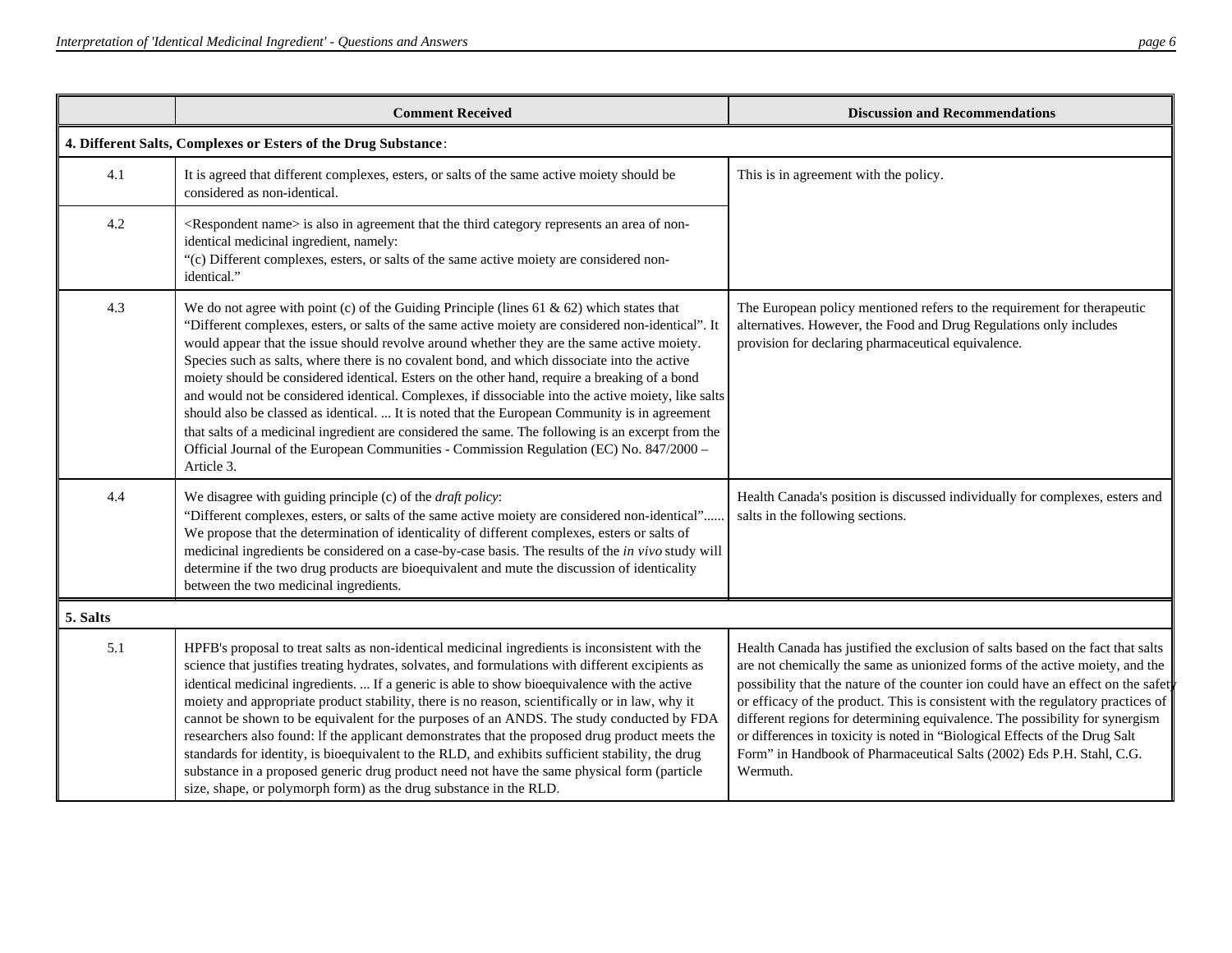| <b>Comment Received</b>                                                                                                                                                                                                                                                                                                                                                                                                                                                                                                                                                                                                               | <b>Discussion and Recommendations</b>                                                                                                                                                                                                                                                                                                                                                                                                     |
|---------------------------------------------------------------------------------------------------------------------------------------------------------------------------------------------------------------------------------------------------------------------------------------------------------------------------------------------------------------------------------------------------------------------------------------------------------------------------------------------------------------------------------------------------------------------------------------------------------------------------------------|-------------------------------------------------------------------------------------------------------------------------------------------------------------------------------------------------------------------------------------------------------------------------------------------------------------------------------------------------------------------------------------------------------------------------------------------|
| The agency [Health Canada] allows for the formulations of a proposed product to have different<br>excipients compared to an approved product, since the excipients become dissociated from the<br>active ingredient in the gastrointestinal tract. The Regulations require in vivo studies to<br>demonstrate that the concentrations of excipients do not influence bioavailability (i.e. within the<br>80 percent to 125 percent). Accordingly, Health Canada should have no difficulty in applying<br>this logic to salts.                                                                                                          |                                                                                                                                                                                                                                                                                                                                                                                                                                           |
| Health Canada has already accepted in its definition of new active substance, above, that an<br>isomer, derivative or salt that is different from that which was approved, is not necessarily<br>considered to be a "new active substance" where it does not differ in properties with regard to<br>safety and efficacy. [HC policy "New Active Substance", 1991]                                                                                                                                                                                                                                                                     | The "Identical Medicinal Ingredient" policy reflects Health Canada's current<br>thinking.                                                                                                                                                                                                                                                                                                                                                 |
| This rationale underlies the European Commission proposal on this issue: Where the active<br>substance of an essentially similar medicinal product contains the same therapeutic moiety as the<br>original authorized product associated with a different salt/ester, complex/derivative evidence<br>that there is no change in the pharmacokinetics of the moiety, pharmaco-dynamics and/or<br>toxicity which could the safety/efficacy profile shall be demonstrated. Should this not be the<br>case, this association shall be considered as a new active substance [Modifications of Directive<br>2001/83/EC Annex 1 Section 2.3] | The European policy mentioned refers to the requirement for therapeutic<br>alternatives. However, the Food and Drug Regulations only includes<br>provision for declaring pharmaceutical equivalence.                                                                                                                                                                                                                                      |
| We would greatly appreciate having clarification on the draft of interpretation of "identical<br>medicinal ingredient" Does the following statement (from the draft) apply to injectable products?<br>(c) Different complexes, esters, or salts of the same active moiety are considered non-identical.<br>For example can we use Ciprofloxacin HCL as an active ingredient for a generic drug for Cipro<br>IV (ciprofloxacin injection) or is the ciprofloxacin salt considered not identical in this case?                                                                                                                          | For solutions, the <i>in-situ</i> salt form or base would be considered in the<br>assessment of the medicinal ingredient.                                                                                                                                                                                                                                                                                                                 |
|                                                                                                                                                                                                                                                                                                                                                                                                                                                                                                                                                                                                                                       |                                                                                                                                                                                                                                                                                                                                                                                                                                           |
| <respondent name=""> submits that HPFB's blanket refusal to treat all complexes as non-identical<br/>is inconsistent with its position on identicality of polymorphs. Following the scientific reasoning<br/>set out above for hydrates, solvates and salts, if the complex dissociates in the gastrointestinal<br/>tract, then certain acceptable complexes could be considered identical medicinal ingredients. This<br/>would be acceptable where the part of the complex that is not the active moiety has been used in<br/>a previously approved drug product and meets impurity guidelines.</respondent>                        | As complexes can persist in solution, the effect of the complex on the safety<br>and efficacy cannot be guaranteed to be the same as for the dissociated<br>components. To treat different complexes as identical medicinal ingredients is<br>therefore not warranted. Options are available to the submission sponsor to<br>discuss with Health Canada, in advance, when the "identicality" of two<br>medicinal ingredients is in doubt. |
|                                                                                                                                                                                                                                                                                                                                                                                                                                                                                                                                                                                                                                       |                                                                                                                                                                                                                                                                                                                                                                                                                                           |
| <respondent name=""> agrees that HPFB should treat esters as non-identical medicinal<br/>ingredients. Unlike hydrates, solvates, salts and complexes, esters have covalent bonds that do<br/>not dissociate on dissolution in the gastrointestinal tract. Accordingly, the active moiety that<br/>reaches the bloodstream is not identical to the reference product.</respondent>                                                                                                                                                                                                                                                     | This is in agreement with the policy.                                                                                                                                                                                                                                                                                                                                                                                                     |
|                                                                                                                                                                                                                                                                                                                                                                                                                                                                                                                                                                                                                                       |                                                                                                                                                                                                                                                                                                                                                                                                                                           |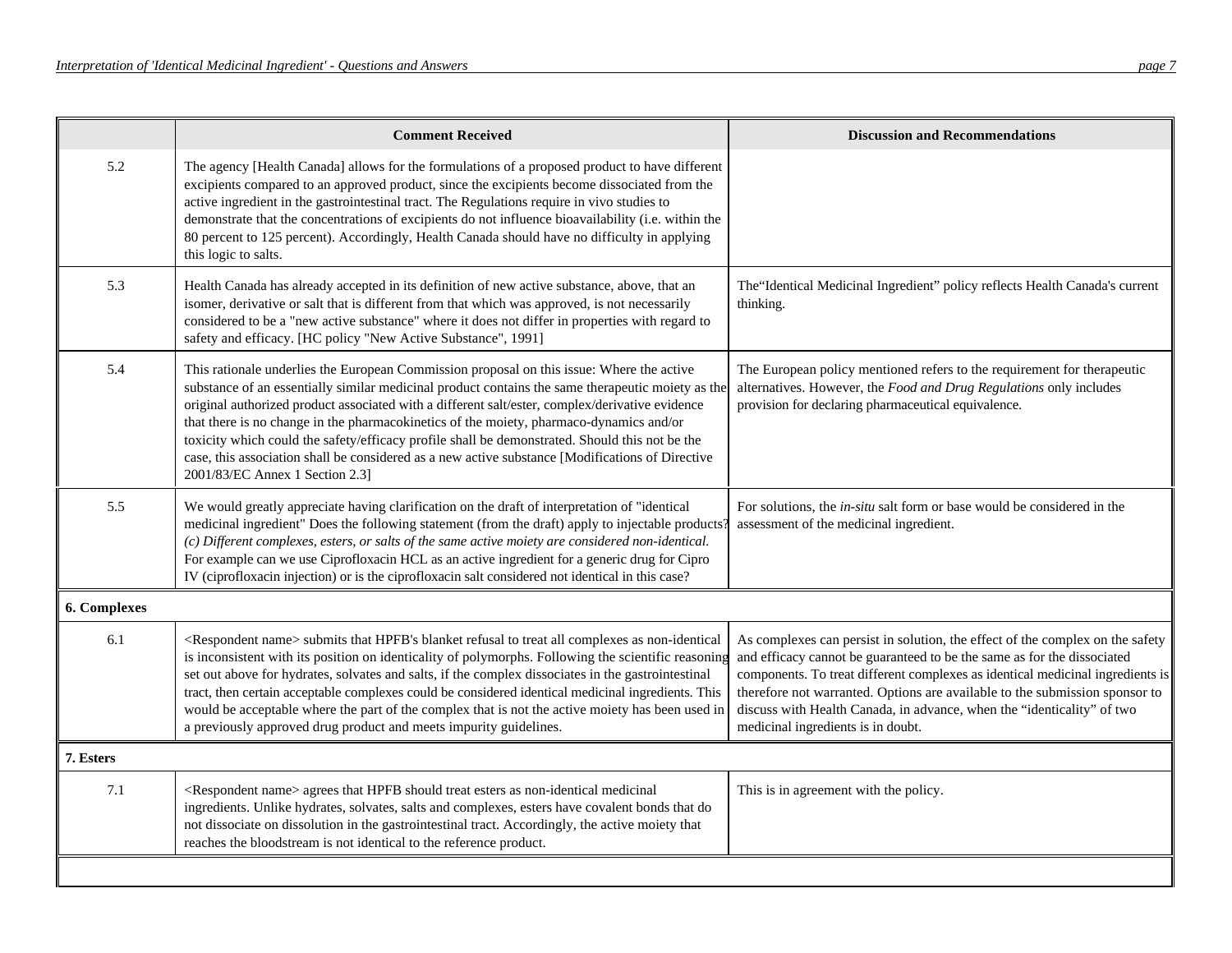|            | <b>Comment Received</b>                                                                                                                                                                                                                                                                                                                                                                                                                                                                                                                                                                                                                                                                                                                                                                                                                                                                                                                                                      | <b>Discussion and Recommendations</b>                                                                                                                                                                                                                                                                                                                                                                                                                                                                                                                                                                         |
|------------|------------------------------------------------------------------------------------------------------------------------------------------------------------------------------------------------------------------------------------------------------------------------------------------------------------------------------------------------------------------------------------------------------------------------------------------------------------------------------------------------------------------------------------------------------------------------------------------------------------------------------------------------------------------------------------------------------------------------------------------------------------------------------------------------------------------------------------------------------------------------------------------------------------------------------------------------------------------------------|---------------------------------------------------------------------------------------------------------------------------------------------------------------------------------------------------------------------------------------------------------------------------------------------------------------------------------------------------------------------------------------------------------------------------------------------------------------------------------------------------------------------------------------------------------------------------------------------------------------|
|            | 8. Drug substances that do not Possess a Unique Chemical Structure                                                                                                                                                                                                                                                                                                                                                                                                                                                                                                                                                                                                                                                                                                                                                                                                                                                                                                           |                                                                                                                                                                                                                                                                                                                                                                                                                                                                                                                                                                                                               |
| 8.1        | The current draft policy fails to address one of the most difficult and contentious areas of<br>'identicality'; i.e., for those drugs that do not possess a unique chemical structure but instead are<br>a mixture of molecules, usually spanning a range of molecular weights; dextrans and starches<br>are examples of this type of drug. The current (unwritten) TPD policy for this category appears<br>to be that drugs of this type must be sole-sourced. The practical implication of this requirement<br>is that generic competition is effectively locked out, since the approved source will almost<br>always be a proprietary source and if a generic company has to repeat all the S&E studies, then it<br>is not really a generic product.  It is recommended that you put forward your current position<br>for those drugs that do not possess a unique chemical structure and engage the interested parties<br>in scientific/regulatory debate on the issues. | The policy is not intended to include an exhaustive list. Other situations may<br>arise that would take into consideration the safety and efficacy of the<br>products.<br>The policy has been amended to indicate that ingredients which do not<br>possess a unique chemical structure are excluded from the scope of the<br>policy.                                                                                                                                                                                                                                                                          |
| 9. Isomers |                                                                                                                                                                                                                                                                                                                                                                                                                                                                                                                                                                                                                                                                                                                                                                                                                                                                                                                                                                              |                                                                                                                                                                                                                                                                                                                                                                                                                                                                                                                                                                                                               |
| 9.1        | Finally, <respondent name=""> recommends the addition of a fourth category which recognized<br/>the non-identity of different chemical stereoisomers. The non-identity of such chemically<br/>equivalent "in formula only" medicinal ingredients has been recognized in the Policy Guideline<br/>published by Health Canada which is titled: Stereochemical Issues in Chiral Drug<br/>Development."</respondent>                                                                                                                                                                                                                                                                                                                                                                                                                                                                                                                                                             | The policy has been revised to clarify the position on isomers. (i.e. Different<br>isomers or mixtures of different proportions of isomers are considered non-<br>identical.). This is consistent with the Health Canada guidance document<br>entitled "Stereochemical Issues in Chiral Drug Development."                                                                                                                                                                                                                                                                                                    |
| 9.2        | In addition, chiral molecules are physically different forms of the same chemical entity that<br>often have different pharmacological effects  . Racemates may differ from single enantiomers<br>in regards to pharmacokinetic, pharmacodynamic and toxicity characteristics. In such instances,<br>it would not be possible to conclude that such medicinal ingredients are identical.                                                                                                                                                                                                                                                                                                                                                                                                                                                                                                                                                                                      |                                                                                                                                                                                                                                                                                                                                                                                                                                                                                                                                                                                                               |
|            | 10. Linkages with PM(NOC) Regulations                                                                                                                                                                                                                                                                                                                                                                                                                                                                                                                                                                                                                                                                                                                                                                                                                                                                                                                                        |                                                                                                                                                                                                                                                                                                                                                                                                                                                                                                                                                                                                               |
| 10.1       | Finally, another significant concern with this draft policy is the far-reaching implications that it<br>could have on patents. Under the PM (NOC) Regulations, a scheme promulgated under the<br>Patent Act and designed to prevent patent infringement, a patent covering the specific structure<br>and formulation of a CRP could potentially be avoided by the sponsor of an ANDS: a sponsor<br>could capitalize on a broad definition of "pharmaceutical equivalence" to permit an abbreviated<br>filing while arguing that its product is not the same medicine for the purposes of infringement.<br>The creation and application of a policy to direct the "pharmaceutical equivalence" should<br>therefore not only be aligned with but further the objects of the Patent Act, and in particular the<br>PM (NOC) regulations.                                                                                                                                         | Comments received from respondents regarding the potential impact of<br>updating the Identical Medicinal Ingredient policy on the administration of the<br>Patented Medicines (Notice of Compliance) Regulations have been forwarded<br>to the Office of Patented Medicines and Liaison. The TPD recognizes the<br>importance of maintaining a consistent approach to the concept of identical<br>medicinal between the Food and Drug Regulations and the PM(NOC)<br>Regulations.<br>The Office of Patented Medicines and Liaison should be contacted in regard<br>to linkages with the PM (NOC) Regulations. |
| 10.2       | Health Canada also must keep in mind the linkage between the regulatory approval of<br>subsequent entry manufacturers and the protection for patents provided by the PM (NOC)<br>Regulations (also known as the Linkage Regulations).  In this regard, it is critical that Health<br>Canada's interpretation of "identical medicinal ingredient" in the F&DRs be consistent with its<br>interpretation of "medicine" and "same medicine" in the Linkage Regulations.                                                                                                                                                                                                                                                                                                                                                                                                                                                                                                         |                                                                                                                                                                                                                                                                                                                                                                                                                                                                                                                                                                                                               |